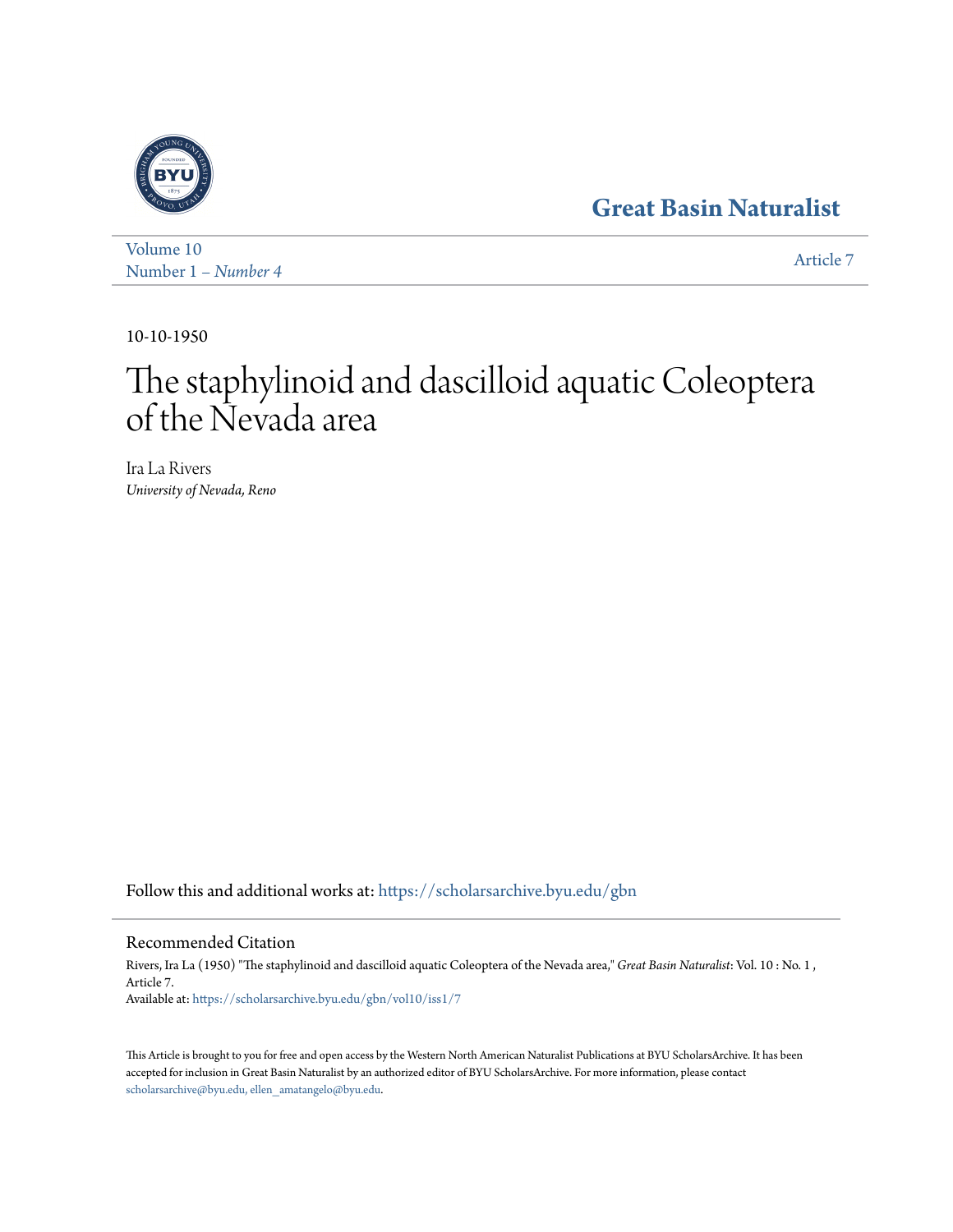## THE STAPHYLINOID AND DASCILLOID AQUATIC COLEOPTERA OF THE NEVADA AREA

#### IRA LA RIVERS University of Nevada, Reno

Included in the following list, in addition to actual records, are what are considered to be the most likely probables (genera and species ) to be added to the list with future collecting. These are placed in the text and keys in the belief that such information will render their detection easier.

#### STAPHYLINOIDEA

#### HYDRAENIDAE ( Limnehiidae)

The three genera currently placed in this family may be separated by Leech's 1948 key. He also gives <sup>a</sup> good review of the vicissitudes of the group, until comparatively recently included in the Hydrophilidae. On the basis of larval structure, they have been placed in the Staphylinoidea.

#### ADULTS

| 1. Second segment of hind tarsi elongate, longer than third; pronotum<br>behind as broad as base of elytra, smooth, not coarsely punctate or<br>sculptured, sides evenly arcuate; tiny black or rufescent beetles about                                                         |
|---------------------------------------------------------------------------------------------------------------------------------------------------------------------------------------------------------------------------------------------------------------------------------|
| -Second segment of metatarsi short, about as long as third; pronotum<br>slightly or decidedly narrower than base of elytra, surface uneven,<br>coarsely punctate or with a transparent margin, sides simuate or ir-<br>regular; small black or reddish beetles, 1 to 2 mm long2 |
|                                                                                                                                                                                                                                                                                 |
| 2. Elytral base slightly narrower than prothorax; surface strongly alu-                                                                                                                                                                                                         |
| $ \mathbb{F}$ extend these equal in width to porthorax: surface only feebly alu-                                                                                                                                                                                                |

ase equal in width to po<mark>rthorax</mark> taceous (congener (Casey) 1886)

Fall (1901) felt that Casey's L. politus 1886, L. alutaceus and L. congener, all described from California, were merely forms of the variable species  $L$ . *piceus*, but the above key is offered to specifically enumerate the types of variation.

#### (HYDRAENA Kugelann 1894).

//. vandykei d'Orchymont is known from adjacent California.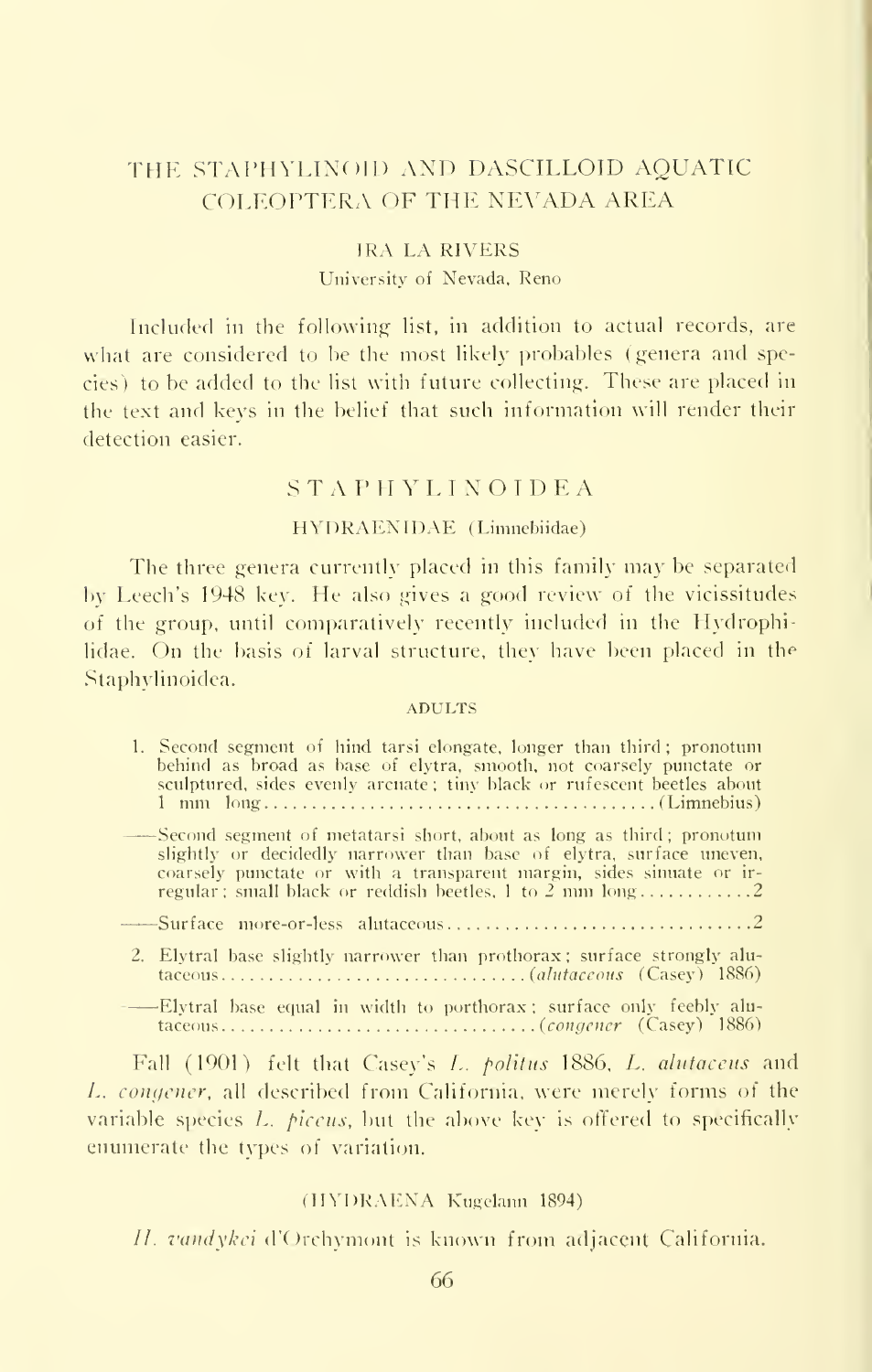#### OCHTHEBIUS Leach <sup>1815</sup>

The following species must be considered for the general area (Horn 1890. Fall 1901, Usinger et al 1948) :

| 2. Thorax abruptly sinuately-narrowing from apex to base; transparent                                                                                                                                                  |
|------------------------------------------------------------------------------------------------------------------------------------------------------------------------------------------------------------------------|
| -Thorax gradually simuately-narrowing from apex to base; transparent<br>$\overline{\phantom{a}}$                                                                                                                       |
| 3. Thorax abruptly sinuately-narrowing from one-third or less posterior<br>to the apical angle, and with a pronounced angulation at middle of                                                                          |
| Thorax abruptly sinuate from middle, or deeply-notched near the                                                                                                                                                        |
| 4. Thorax without discal foveaecribricollis Le Conte 1850                                                                                                                                                              |
|                                                                                                                                                                                                                        |
| 5. Transparent thoracic border narrowly attaining the front angles6                                                                                                                                                    |
|                                                                                                                                                                                                                        |
| 6. Thoracic discal foveae on each side united by an impressed line                                                                                                                                                     |
|                                                                                                                                                                                                                        |
| 7. Thoracic sides behind front angles straightrectus Le Conte 1878                                                                                                                                                     |
| Sides arcuate from apex to middle, there they are slightly sinuate and<br>abruptly, deeply, emarginate, the angle prominent and acute                                                                                  |
| 8. Thoracic discal foveae united by a deep groove; disc coarsely-punc-                                                                                                                                                 |
|                                                                                                                                                                                                                        |
| 9. Thoracic disc sparsely punctatediscretus Le Conte 1878                                                                                                                                                              |
|                                                                                                                                                                                                                        |
| 10. Median thoracic line extremely short or wanting11                                                                                                                                                                  |
| -----Line distinct, extending two-thirds the length of the thorax12                                                                                                                                                    |
| 11. Thoracic discal impressions forming a continuous line; lateral foveae<br>broad and moderately deep <i>sculptus</i> Le Conte 1878                                                                                   |
| -----Discal impressions very vague, posterior pair only distinct, these<br>forming broad, shallow depressions which are indefinitely-confluent<br>posteriorly; lateral foveae formed of indistinct sinuous depressions |
| Thoracic discal foveae forming fine sinuate lines, disc rather flat;<br>12.<br>transparent border very narrow, beginning at middle                                                                                     |
| -Foveae of usual form, but at times shallow13                                                                                                                                                                          |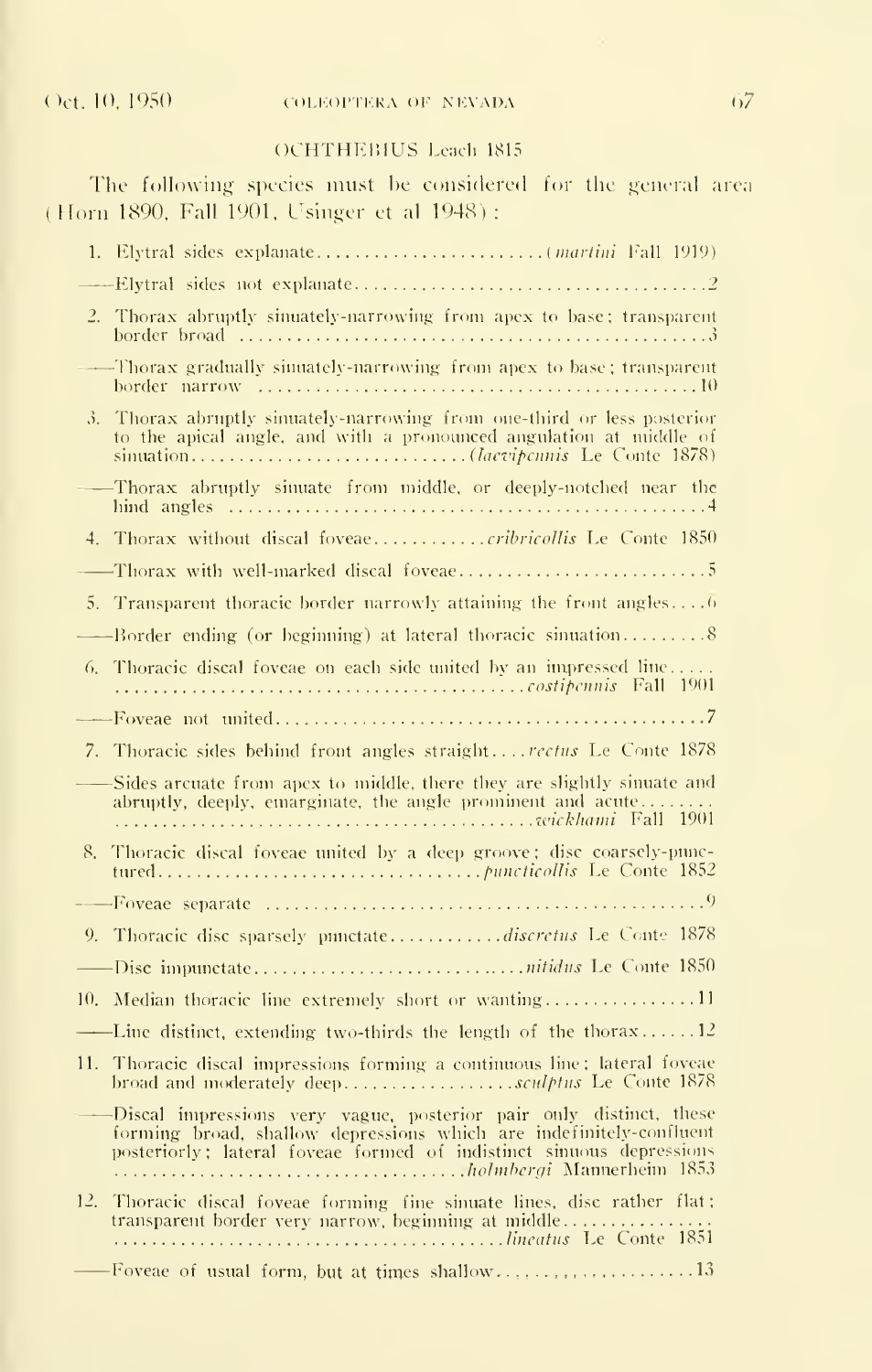13. Thoracic discal and lateral impressions both strongly-marked. . bruesi

——'Discal foveae deep, lateral foveae shallow interruptus

O. bruesi Darlington 1928. Eureka County, 7 mi. S. of Beowawe. C. T. Brues, 1927—Hot Spring No. 24 (38.8°C, sp. gr. 1.0020, pH 9.6), (Brues 1928, 1932; Darlington 1928); Humboldt County, Soldier Meadows (35 mi. N. of Gerlach in SW Humboldt County, and not on maps), C. T. Brues, 1930—Hot Spring No. 113 (19.2°C, sp. gr. 1.0007, pH 8.8)) ; Lander County, Cortez, C. T. Brues, 1930—Hot Spring No. <sup>103</sup> (40.8°C. sp. gr. 1.0041, pH 8.5)) (Brues 1932). Beowawe is the type locality. <sup>I</sup> have no specimens.

O. interruptus Le Conte 1852. Elko County, 4 mi. N. of Wells, C. T. Brues, 1927—Hot Spring No. 26 (32.5°C, sp. gr. 1.0018. pH 7.9)) (Brues 1927, 1932); Lander County (Cortez. C. T. Brues, 1930—Hot Spring No. <sup>103</sup> (44.5°C, sp. gr. 1.0041, pH 8.5)) (Brues 1932). <sup>I</sup> have no specimens.

#### (SPHAERIIDAE)

#### (SPHAERIUS Waltl 1838)

S. *politus* Horn 1868 is a tiny, round, convex, shining beetle, measuring one mm or less, found along the water's edge or under wet stones. It was described from California. In 1901, Fall noted that it "is rather common on the sandy margins of streams, and is often started in numbers by 'washing' the banks" in southern California.

#### HYDROSCAPHIDAE

#### HYDROSCAPHA Le Conte <sup>1874</sup>

H. natans Le Conte 1874. Nye County, Beatty (Amargosa River ) 29/XII/46, el. 3390 ft.—LaR, f. J. Trelease, B. H. Banta & R. G. Miller. This is the first record of this tiny, distinctive species in southern Nevada ; the animal is common to the area south of Nevada. A quite populous colony was located in the icy Amargosa river just south of Beatty in moderately swift, rough water which froze at the banks each night. Individuals were found clinging lethargically to the undersurface of rhyolite stones well-grown with thin algal layers. Associated species were Tropisternus ellipticus, Deronectes striatelhis, Pelto dytes simplex, Berosus punctatissimus, Laccophilus decipiens, Helo chares normalis, Enochrus diffusus, E. nebulous and Laccobius agilis. H. natans was noted by Le Conte  $(1874)$  as "Found abundantly by Mr. Crotch, at Los Angeles in the river."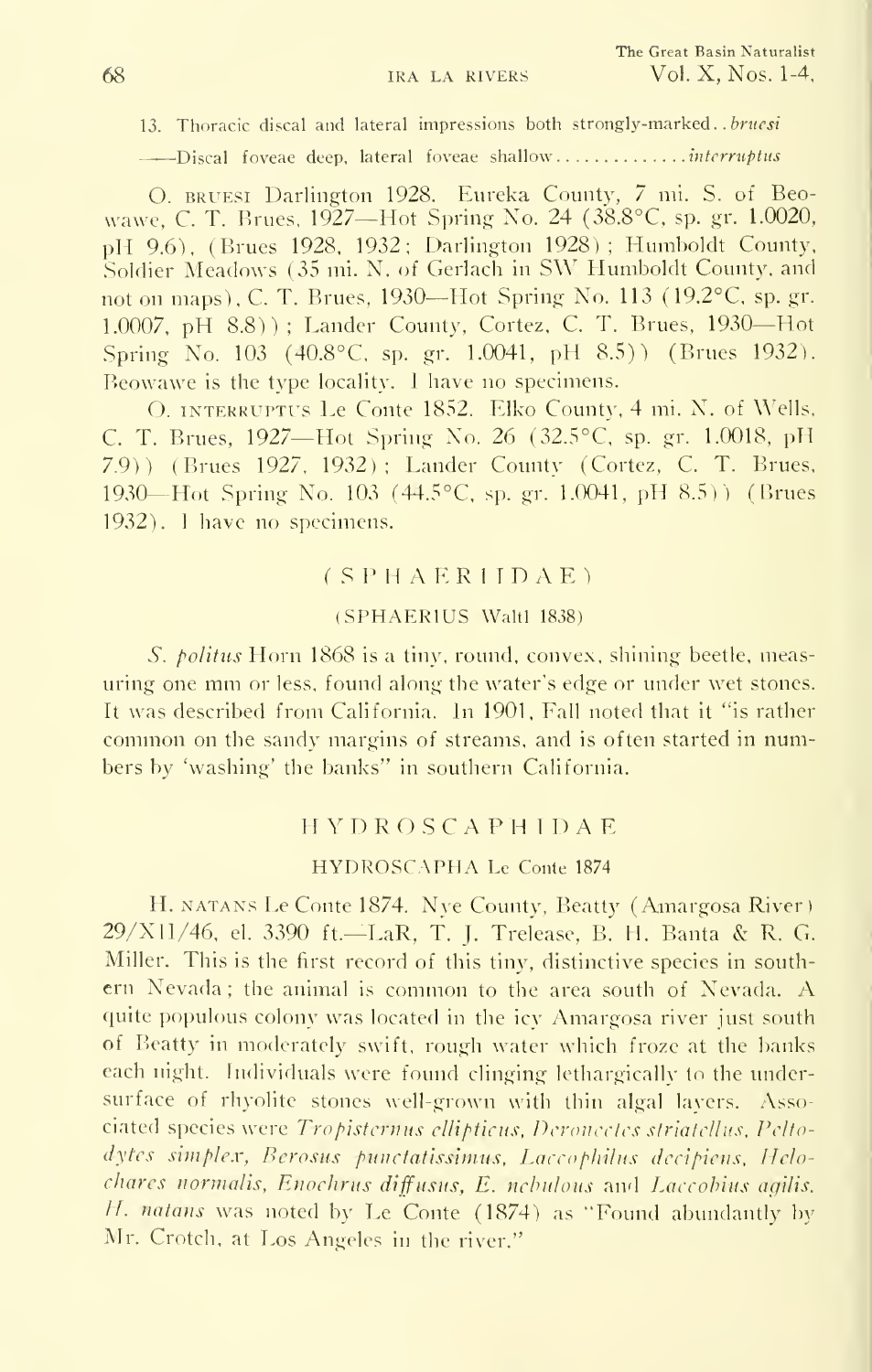# DASCILLOIDEA

## (GEORYSSIDAE)

#### (GEORYSSUS Latreille 1809)

G. californicus Le Conte 1874 is a small species taken along the banks of mountain streams .Fall (1901) listed the species as "taken once along the Truckee River, near Lake Tahoe ; probably common enough in the middle and northern parts of the State" (California), and may very likely yet be found in the mountains in the south." Individuals are characteristically covered with mud, which effectively serves to conceal them.

#### (HELODTDAE)

#### (HELODES Latreille 1796)

Helodes adults, like those of Eubrianax, are frequenters of streamside foliage, but the larvae are more-or-less aquatic ; some species enter water only occasionally, others live more-or-less regularly in water accumulated in tree hollows. Larval respiration underwater is accomplished through abdominal spiracles operating in a terminal bubble of air.

Three species have been described from adjacent California; H. apicalis Le Conte 1866, H. nunenmacheri Wolcott 1922 and H. aquatica Blaisdell 1940. At the present time, it is not possible to offer a key to separate them. Blaisdell wrote of  $H$ , aquatica: "A colony was discovered on the under surface of a rather large flat rock, that projected out of and over the surface of the water, at an angle of few degrees, in <sup>a</sup> rather swiftly flowing stream. When the rock was lifted up the beetles were disturbed, most of them falling upon the water. As soon as they struck the water, they began to swim briskly and to gyrate as do the Gyrinids ; they dove beneath the surface and swam rapidly under the surface, all endeavoring to return to the rock" (1940). The species was described from coastal California.

#### BIBLIOGRAPHY

Blaisdell, F. E., Sr. 1940. A new species of Helodes from Marin County, California (Coleoptera: Dascillidae). Ent. News 51: 190-191.

Boving, A. G. and F. C. Craighead. 1931. An illustrated synopsis of the larval forms of Coleoptera. Ent. Amer. 11, 256 pp., 125 pis.